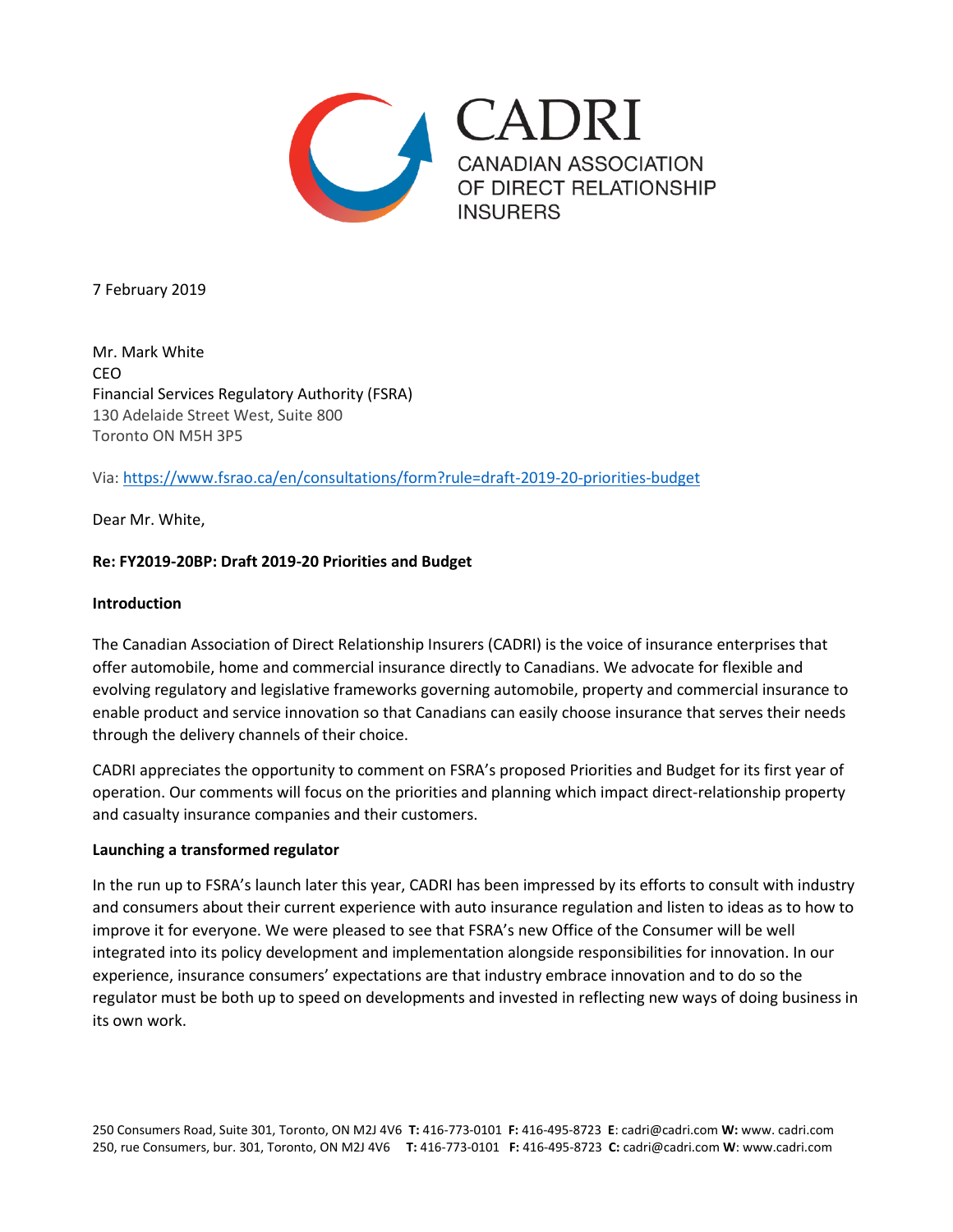CADRI agrees with FSRA's assessment that the "varied and complex legacy systems and processes" it is inheriting from the Financial Services Commission of Ontario (FSCO) are dated and an immediate and significant investment is needed to both maintain and improve the regulator's function. We look forward to providing input to the blueprint for renewing that information technology in so far as it touches on rate regulation, fees and assessments and licensing of agents.

CADRI supports FSRA's efforts for increased transparency. We have appreciated serving on one of its inaugural consultation bodies, the ad hoc Industry Advisory Group for property and casualty insurance. Streamlining the seven groups is a good idea and we would be pleased to work with FSRA in its efforts to design new means of gathering the information and expertise it needs.

Finally, as the insurance regulator in Canada's most populous province and largest auto insurance market, CADRI calls on FSRA to demonstrate its leadership role among other jurisdictions. Collaboration, information sharing and other pan-Canadian initiatives at Canadian Auto Insurance Rate Regulators (CARR), Canadian Council of Insurance Regulators (CCIR) and Canadian Insurance Services Regulatory Organizations (CISRO) allow CADRI members to envision a day when the rules for operating in one jurisdiction will be the same as the next. This evolution would have a profound impact on CADRI members' operations and their ability to provide consumer-centric insurance products in a streamlined and easily accessible manner.

# **5. Proposed budget**

CADRI continues to support FSRA's efforts to balance its start-up requirements, including attracting and retaining new talent, and necessary infrastructure investment, with a 'right-size' budget.

### **6. Proposed priorities**

CADRI supports the new regulator's across-the-board focus on burden reduction and regulatory effectiveness. Improvements in both these areas will enable insurers to optimize how they run their businesses. Delivering increased certainty and efficiency is sure to benefit their customers.

Turning to the sector-specific, targeted, high-impact priorities, CADRI will focus on those for auto insurance and insurance conduct.

### **8.1 Auto Insurance Sector**

### **8.1.1 Streamline Rate Regulation Process**

CADRI members agree that the current processes are "inflexible, lengthy and overly complex" and "create barriers to innovation and prevent insurance companies from responding quickly to changes". While we welcome streamlining of rate regulation processes, we would like to ensure that FSRA is "doing the right things and doing things right." Changes to regulatory processes should benefit consumers in such a way that justifies the internal and external costs of regulation. CADRI will work with other industry players to provide informed contributions to FSRA's consultations on options for improvement.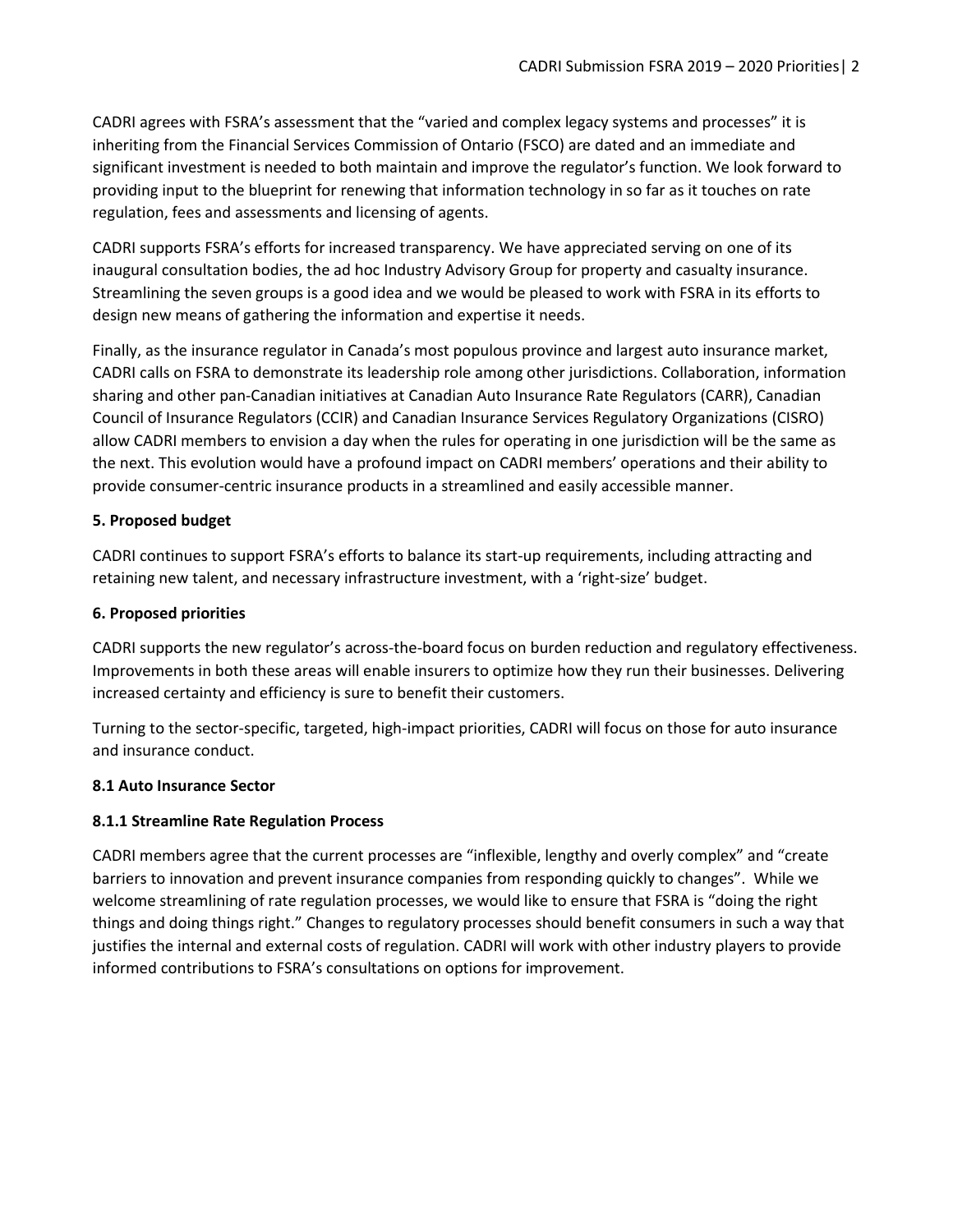### **8.1.2 Support Auto Reform Strategy**

CADRI supports an auto reform strategy that results in more choice, competition and product availability for consumers.

We appreciate the degree of collaboration required between Queen's Park, the regulator, industry stakeholders and customer interests in moving this complex strategy ahead.

The two remaining priorities for the Auto insurance sector – 8.1.3 Review Heath Service Provider Regulation and 8.1.4 Develop Fraud Reduction Strategy – are admirable and necessary. It is likely CADRI members will work through other stakeholder groups on these projects.

# **8.3 Insurance Conduct**

CADRI supports the FSRA's proposed priorities including: adopting effective conduct standards, improving licensing effectiveness and efficiency, and harmonizing *Treating Consumers Fairly* codes.

# **8.3.1 Adopt Effective Conduct Standards & 8.3.3 Harmonize Treating Consumers Fairly**

The province of Ontario, individually, and, Ontario with other jurisdictions across Canada, has engaged in a thorough process which resulted in the creation of Fair Treatment of Consumer guidelines in 2018. Given the existence of the two layers, we welcome FSRA's commitment to reduce the "uncertainty and potential inconsistency" between jurisdictions in Canada. In the context of CCIR meetings with the industry late last year, FSCO suggested that insurers licensed in Ontario could choose between the two codes: Ontario's and CCIR's. CADRI believes this is a fair and effective approach.

Relative to efforts to adopt effective conduct standards, we would like to point out that Ontario contributed to a new, more comprehensive annual statement on market conduct launched in 2017. CADRI members are not convinced that this annual statement is collecting information that is vitally useful to regulators. We encourage FSRA to take a 'less-is-more' look at the data requested and its usefulness to Ontario before developing new supervisory requirements.

### **8.3.2 Improve Licensing Effectiveness and Efficiency**

CADRI members' licensed agent employees and exclusive agents are held to the highest standards. Given the direct-relationship business model, CADRI members' customer service representatives' ongoing training includes both industry curriculum and companies' corporate risk, compliance and reputational information and education.

Because these licensed agent employees and exclusive agents are often working in customer care centres which serve customers in several jurisdictions, harmonizing the licensing expectations among the jurisdictions is among CADRI's top priorities. This pan-Canadian experience also positions CADRI well to provide valuable contributions to FSRA as it moves to modernize its information technology involved in licensing and renewals.

Further, we submit that the launch of FSRA presents an opportunity for the new regulator to streamline the process for regulating licensed insurance agents. We seek to continue the conversation to simplify the licensing regime for agents, in the context of corporate oversight, while maintaining consumer protection, effectiveness and efficiency.